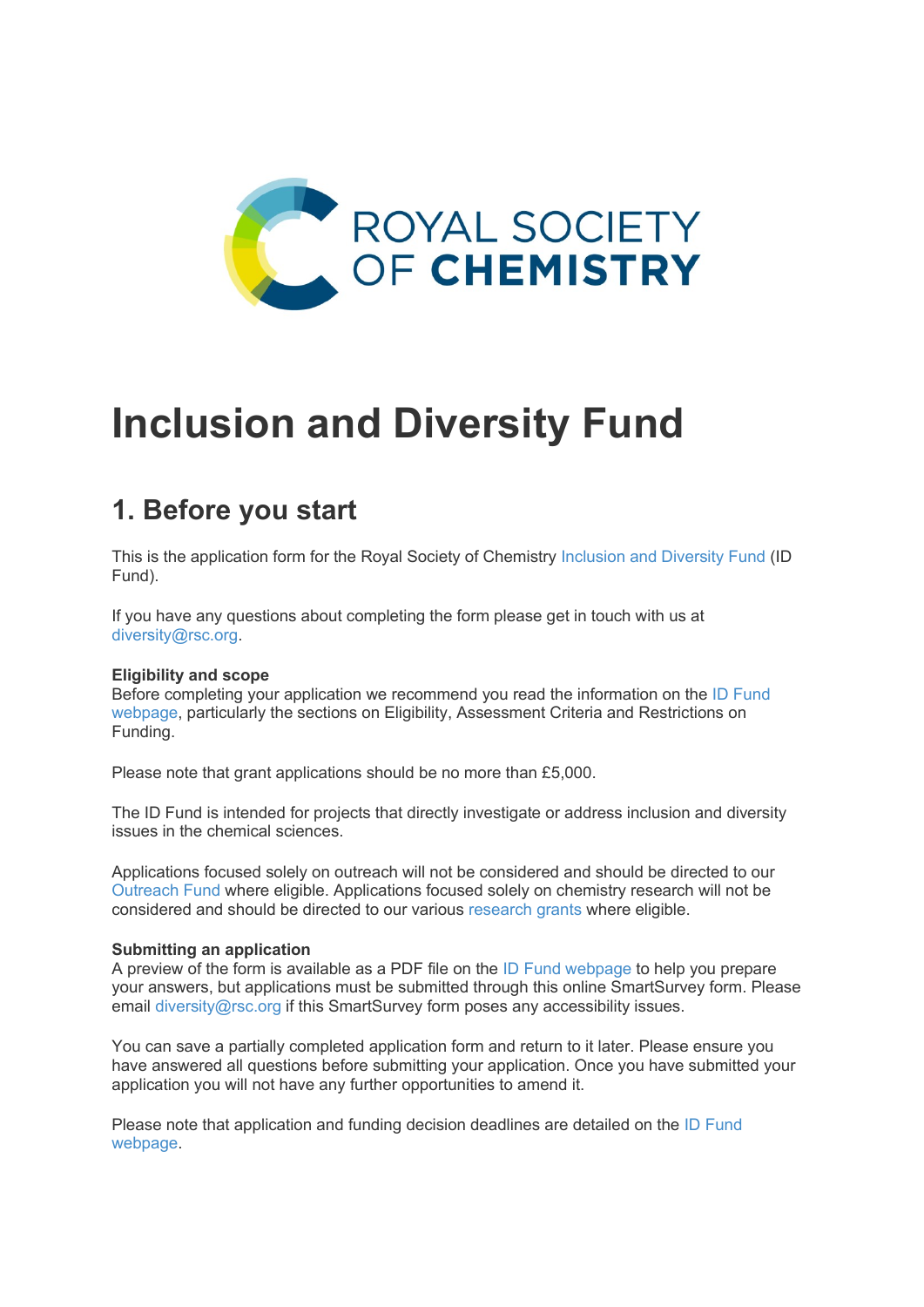## **2. Applicant Information**

#### **Please note that you must respond to all questions on this page before submitting your application.**

This application form will allow you to freely move between most questions and pages without enforcing responses, but please ensure you complete **all** answers on this page before submitting your final application. Applications with missing information will not be considered.

#### **1. Your contact details**

Please provide your contact details as the main applicant.

The main applicant is the person who will be responsible for receiving any grant money awarded and signing the grant agreement. If the project is selected for funding, their name will be listed as the project's contact on the ID Fund webpage. They will also be responsible for informing us of any changes to the project, and sending us the final report upon project completion.

Refer to our [privacy statement f](https://www.rsc.org/help-legal/legal/privacy/)or information on how the RSC uses your details.

Please check that the information below is correct before proceeding.

| $\ast$                   |         |
|--------------------------|---------|
| Title:                   | $\star$ |
| First Name:              | $\star$ |
| Last Name:               | $\star$ |
| Email:                   | $\star$ |
| Position:                | $\star$ |
| Affiliation:             | $\ast$  |
| Country of<br>residence: | $\star$ |

#### **2. Are you a member of the RSC?**

Yes

No

RSC Membership Number (if known):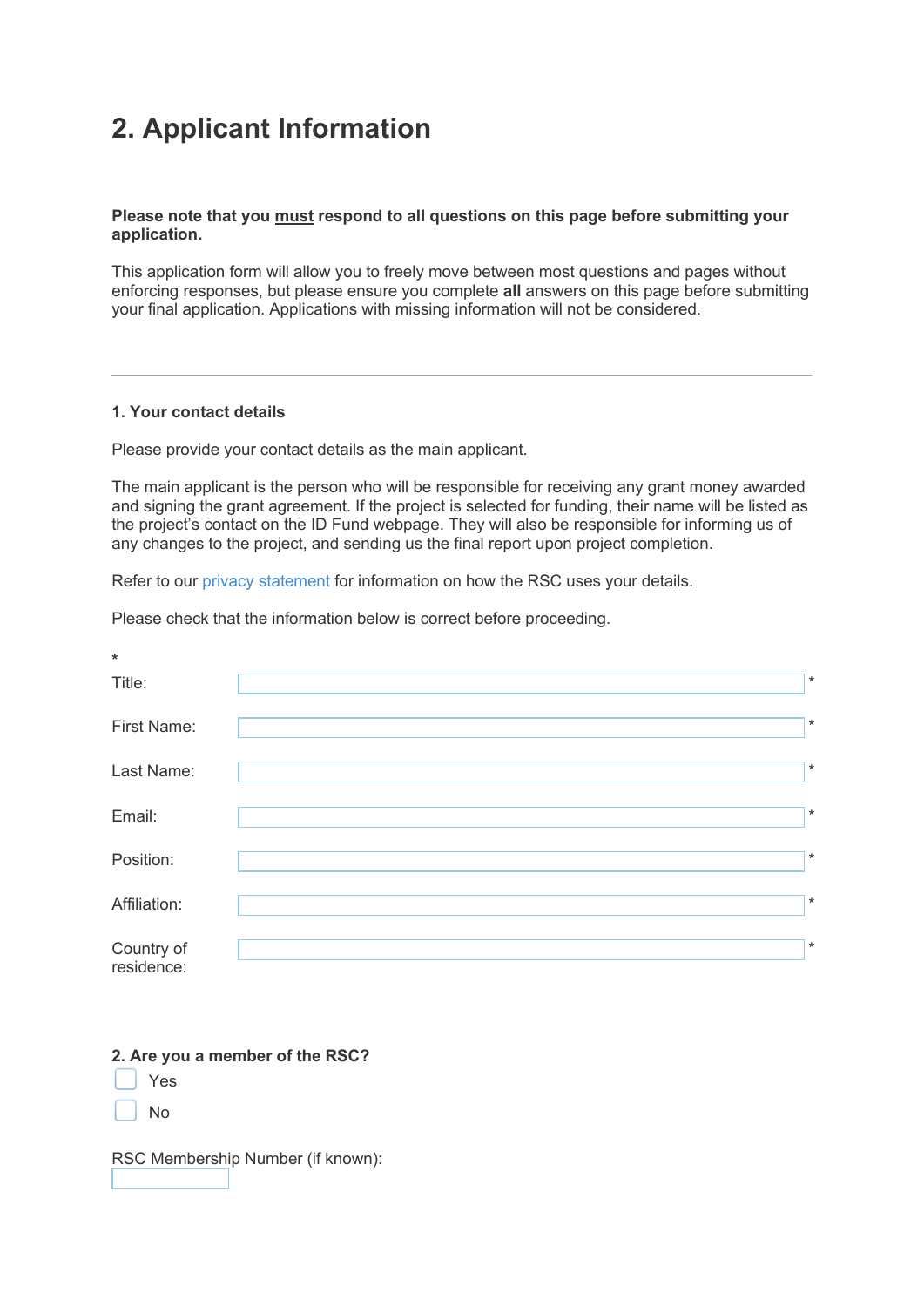#### **3. Co-applicant contact details**

If you wish, you can provide contact details for a co-applicant.

It is your responsibility as the main applicant to ensure your co-applicant is aware and consents to their contact details being provided to us.

| Title:                                             |  |
|----------------------------------------------------|--|
| First Name:                                        |  |
| Last Name:                                         |  |
| Email:                                             |  |
| Position:                                          |  |
| Affiliation                                        |  |
| Country of<br>residence:                           |  |
| RSC Membership<br>Number (if<br>known/applicable): |  |

#### **4. Your experience**

As the main applicant, please tell us briefly about your background and any relevant experience that you have in developing and delivering projects focusing on inclusion and diversity in the chemical sciences. If you are applying on behalf of an organisation, please describe your role within it.

#### **(max 250 words)**

**5. Are you applying as an individual, or on behalf of an organisation?**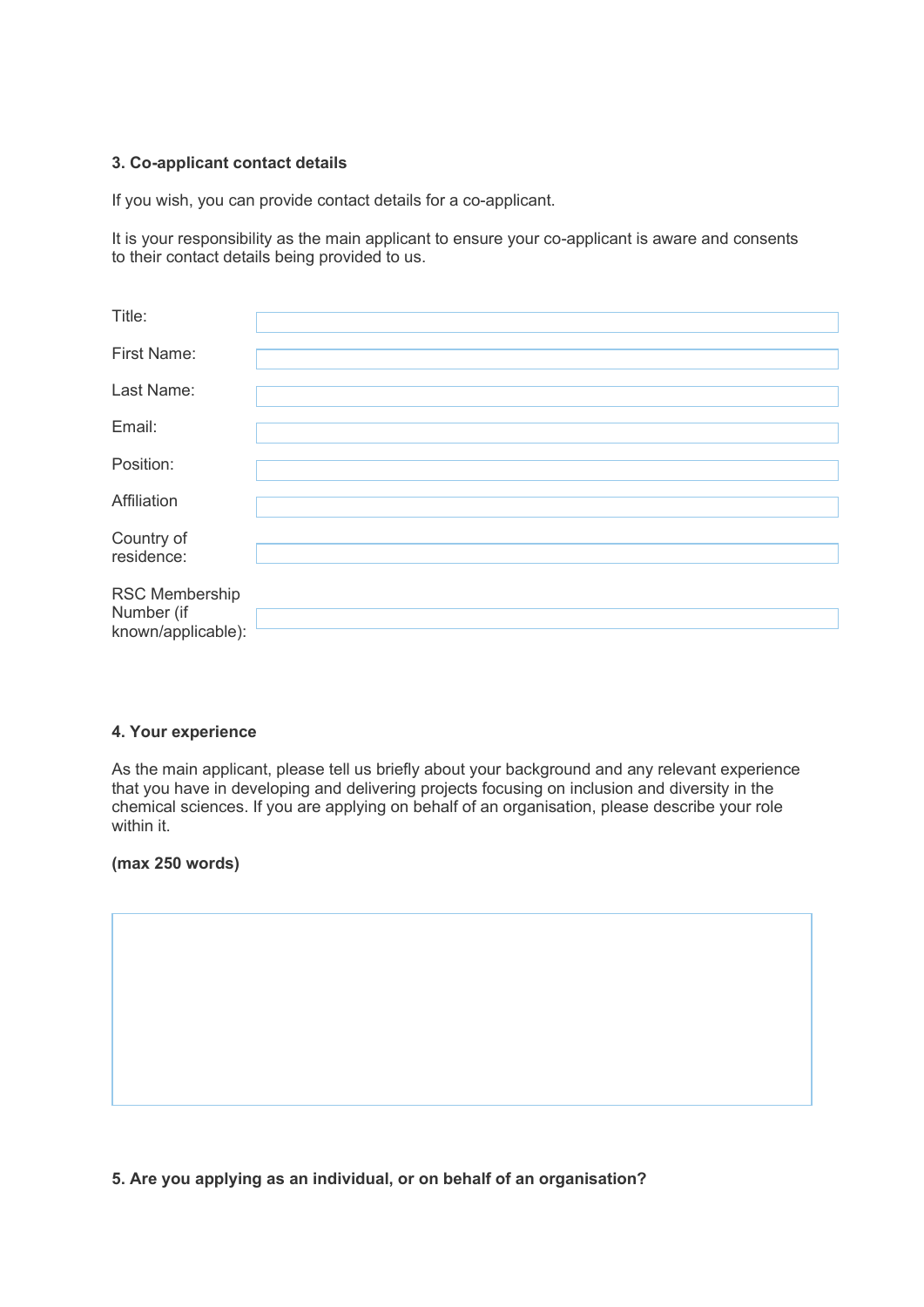#### **About the applying organisation**

If you are applying on behalf of an organisation, please tell us more about the organisation, including any relevant information about the organisation's experience in developing and delivering inclusion and diversity projects in the chemical sciences.

#### **(max 150 words)**

#### **6. Are any Royal Society of Chemistry Member Networks (e.g. local sections, interest groups, divisions) involved with your project?**

| Yes |
|-----|
| No  |

If yes, please specify which RSC Member Network(s) is/are involved and describe the involvement (e.g. co-organisers, partners, sponsors).

#### **(max 150 words)**

#### **7. Partners and collaborators**

Please provide us with further information about any partners and/or collaborators (individuals and/or organisations) involved in the support and delivery of the project. For international projects, we highly encourage you to connect with your national chemical sciences society.

**(max 250 words)**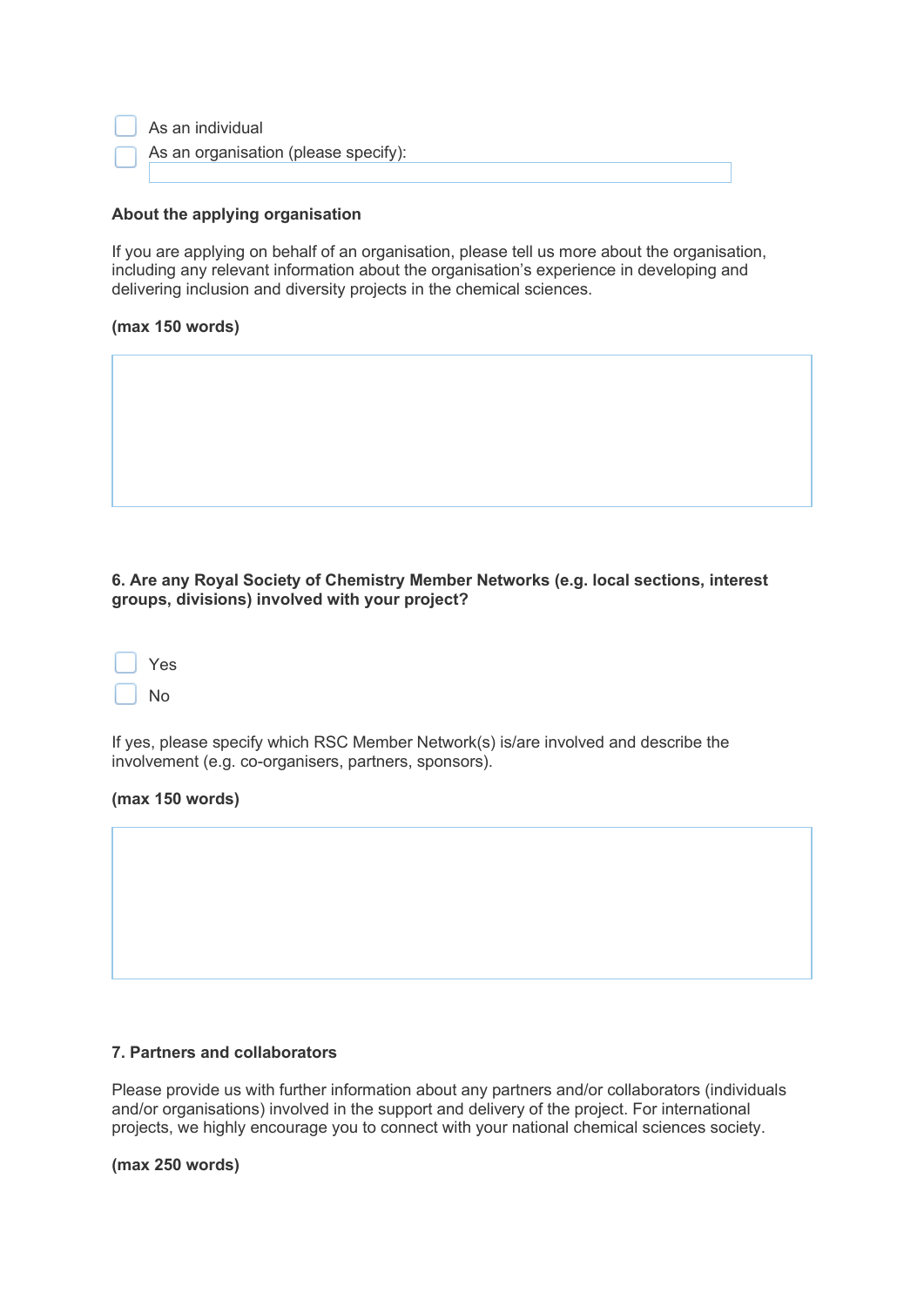**8. Have you or your organisation previously applied to the Inclusion and Diversity Fund or other RSC grants for projects focusing on inclusion and diversity?**

Yes

No

### **9. Previous application(s)**

If you selected 'Yes' in the previous question, please provide us with further details of your previous application(s).

|               | Name of lead Project title | RSC grant<br>name | Application<br>number | Year of<br>application | Successful /<br>Unsuccessful |
|---------------|----------------------------|-------------------|-----------------------|------------------------|------------------------------|
| Application 1 |                            |                   |                       |                        |                              |
|               |                            |                   |                       |                        |                              |
| Application 2 |                            |                   |                       |                        |                              |
| Application 3 |                            |                   |                       |                        |                              |
|               |                            |                   |                       |                        |                              |
| Application 4 |                            |                   |                       |                        |                              |
|               |                            |                   |                       |                        |                              |
| Application 5 |                            |                   |                       |                        |                              |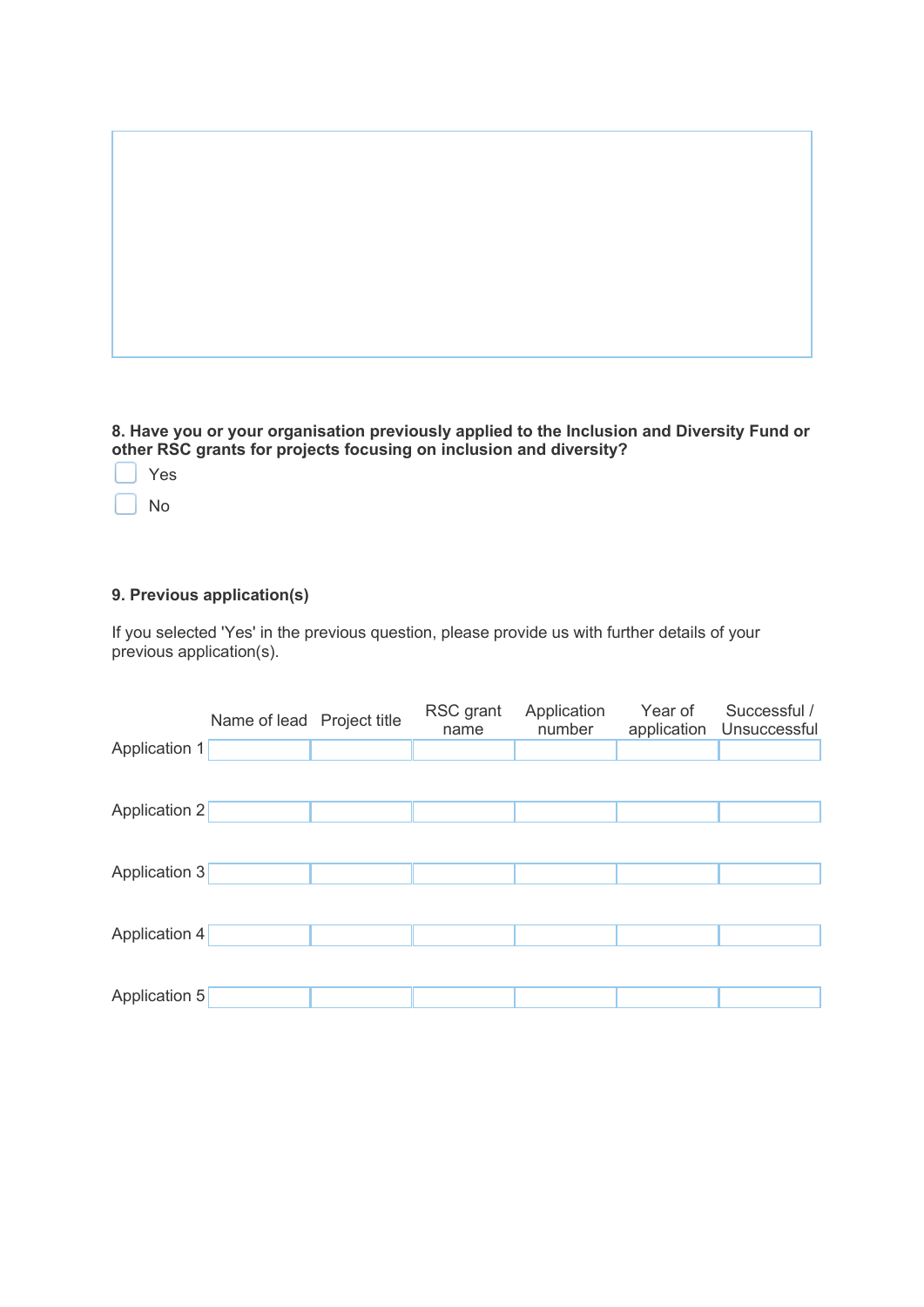### **3. Project Information**

#### **Please note that you must respond to all questions on this page before submitting your application.**

This application form will allow you to freely move between most questions and pages without enforcing responses, but please ensure you complete **all** answers on this page before submitting your final application. Applications with missing information will not be considered.

#### **10. Project title**

#### **11. Project summary**

Please provide a summary your project. **(max 35 words)**

If selected for funding, this summary will be used as a basis to share the success of your application on the ID Fund webpage.

#### **12. Project Dates**

Please provide your project's intended start and completion dates.

If your application is successful, these dates will determine the funding grant period and you must contact us if there are changes.

|                        | DD/MM/YYYY |
|------------------------|------------|
| <b>Start Date</b>      |            |
| <b>Completion Date</b> |            |

#### **13. Project Location**

For projects that are virtual and/or without geographic restrictions on the intended audience, please select 'Multiple countries'.

[Drop-down menu]

If you selected 'Multiple countries', please indicate which countries.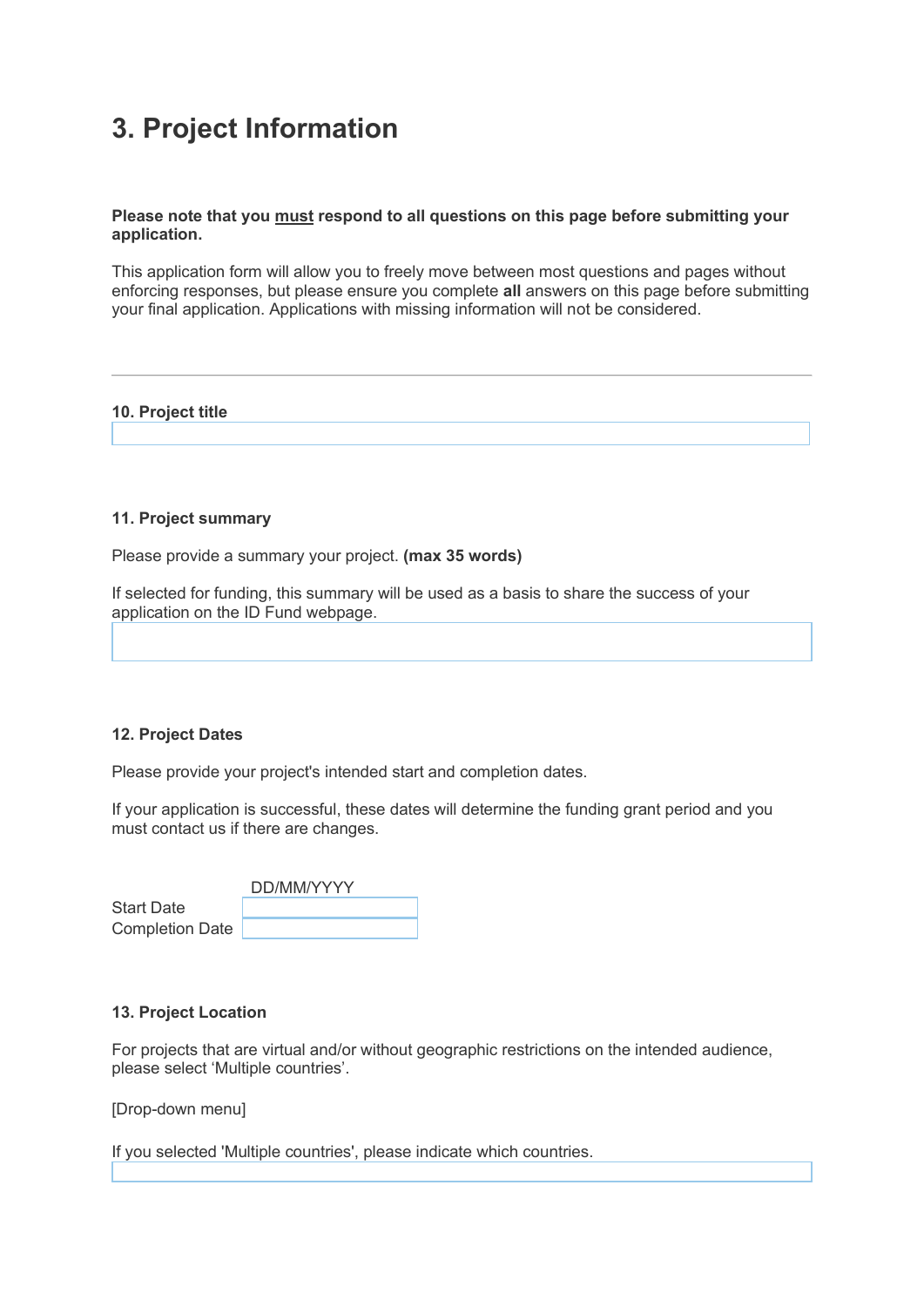#### **14. Project description**

Please provide a clear and concise description of your planned project.

This should include:

- overall aims and expected outcomes
- a brief description of what you are planning to do
- timeframes and key dates
- where your project will take place
- who will be delivering the project

The panel will use the information provided in this section to determine whether the project meets the objectives and criteria of the Inclusion and Diversity Fund, and will take into consideration how your project:

- is centred on increasing diversity and inclusion in the chemical sciences community
- is relevant to the [RSC inclusion and diversity strategy](https://www.rsc.org/new-perspectives/talent/inclusion-and-diversity/strategy/)
- has a clearly defined target audience and is relevant to this audience
- has a clearly defined and novel intended impact
- is deliverable
- includes clear evaluation plans

#### **(max 750 words)**

#### **15. Does your project build upon a previous activity?**

This may or may not have been funded by the Royal Society of Chemistry and may or may not have been delivered by you or your organisation.

Yes

No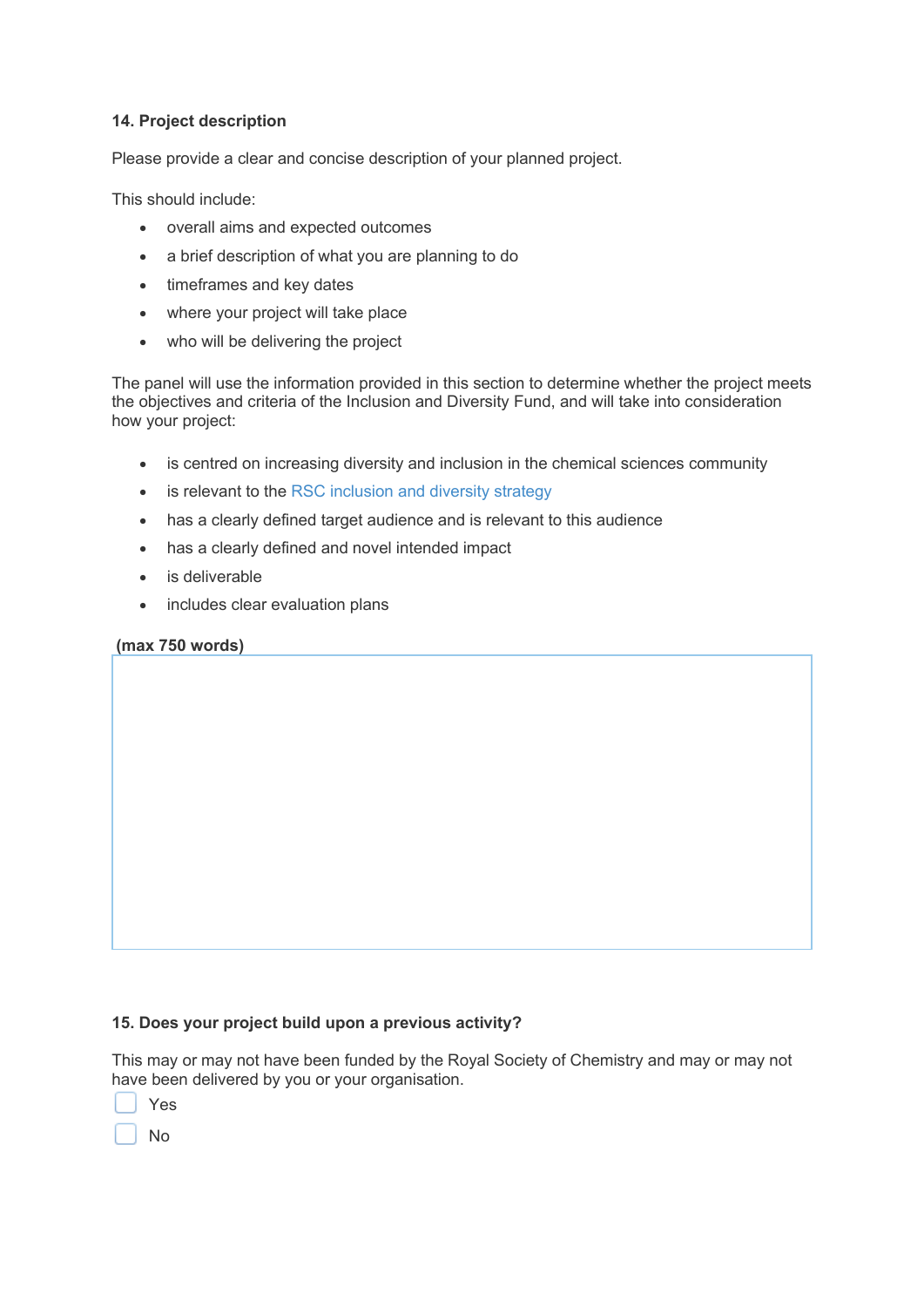If yes, please provide a brief description of the previous activity and evaluation of its success. You may provide an evaluation report separately on the 'Supplementary Information' page if you wish.

#### **(max 150 words)**

#### **16. Which type(s) of activity is/are involved in the project?**

Please indicate the type(s) of activity that most accurately describes the format of your project. If applicable, you may select multiple answers.

| Event(s) (includes lectures and lecture series, panel discussions, networking events,<br>workshops, etc) |
|----------------------------------------------------------------------------------------------------------|
| Conference/symposium                                                                                     |
| Research project                                                                                         |
| Training                                                                                                 |
| Establishment of a programme (includes setting up networks, mentoring schemes, etc)                      |
| <b>Exhibition</b>                                                                                        |
| Other (please specify):                                                                                  |

#### **17. Which area(s) of diversity does your project focus on?**

Please indicate the area(s) of diversity that your project focuses on. If applicable, you may select multiple answers.

| Age                                                     |
|---------------------------------------------------------|
| Disability (including mental health and neurodiversity) |
| Gender equality                                         |
| LGBT+ identity                                          |
| Pregnancy & maternity, paternity, parental leave        |
| Race and ethnicity                                      |
| Religion or belief (including absence of belief)        |
| Socioeconomic status                                    |
| Other (please specify):                                 |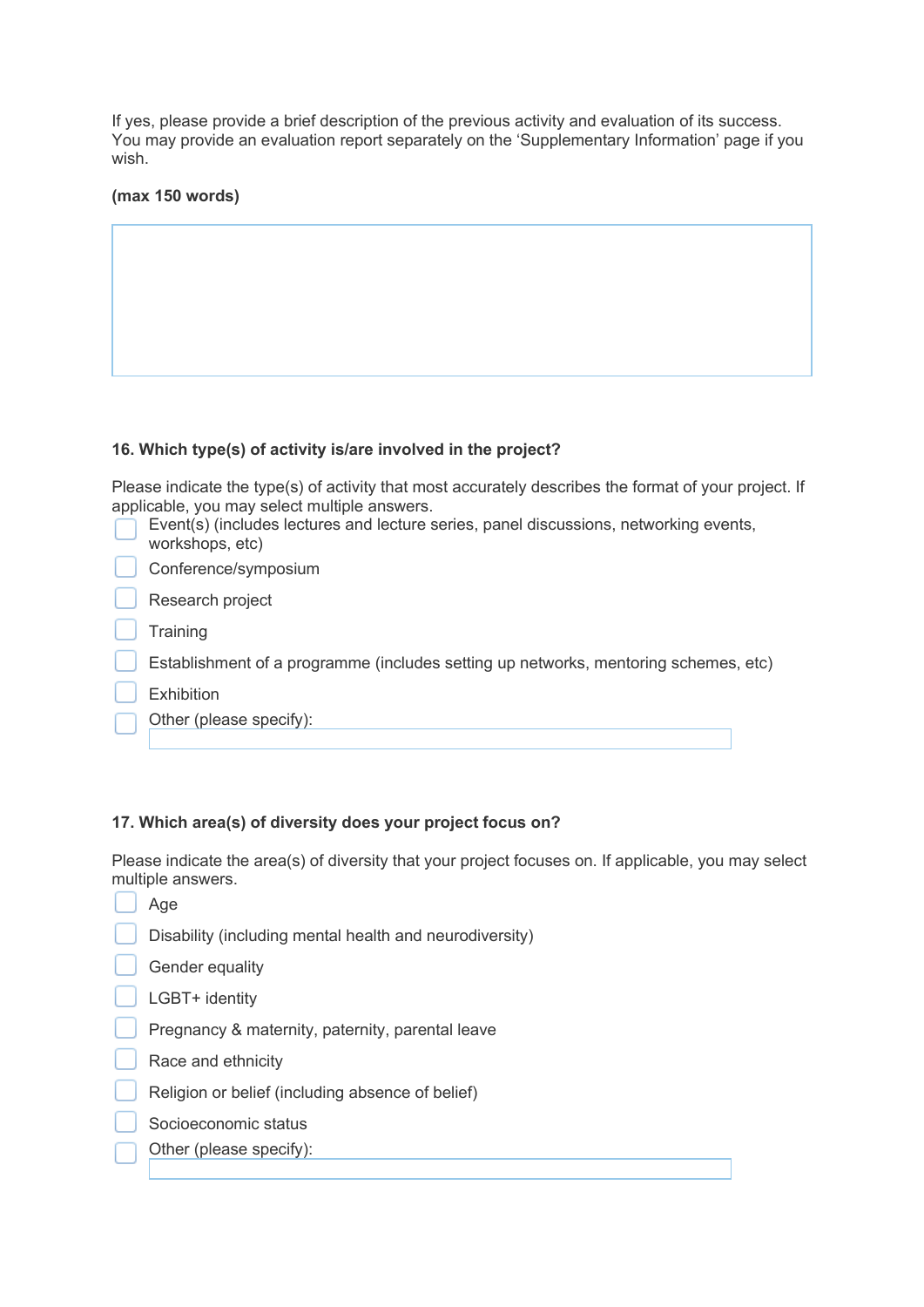### **4. Project Finances**

#### **Please note that you must respond to all questions on this page before submitting your application.**

This application form will allow you to freely move between most questions and pages without enforcing responses, but please ensure you complete **all** answers on this page before submitting your final application. Applications with missing information will not be considered.

#### **18. What is the total cost of your project?**

This should be provided in GBP (£).

#### **19. How much are you applying for from the Inclusion and Diversity Fund?**

Please provide in GBP (£). The maximum funding available is £5,000.

#### **20. Please provide a full breakdown of project costs**

Please provide the full costs of the project in the table below, including those covered by other sources. The total costs funded by the Inclusion and Diversity Fund grant should equal the amount that you have requested in the previous question.

Note that employment and volunteer regulations dictate that this funding cannot be used towards monetary or other benefits to compensate for volunteers' time.

#### **Note that, if your project is selected for funding, you must request approval for changes to the allocation of costs. Any [restrictions on funding](https://www.rsc.org/prizes-funding/funding/inclusion-diversity-fund/) will still apply.**

The list below details the types of costs that might be included in each category.

- **Event fees** includes fees for attendance at events and for stalls/stands. This cannot include administration costs or salary costs of organisers.
- **Venue/platform fees** includes fees to hire an event venue, acquire a licence for software or digital platform, etc.
- **Equipment hire/purchase** this cannot include the cost of hardware, apparatus or equipment, unless it is shown to be integral to the project, will be used beyond the project lifetime and does not make up the majority of the project costs.
- **Consumables** includes materials and disposable items.
- **Marketing** includes costs for printed and online advertising.
- **Consultancy** costs for consultancy will only be covered where the applicant is explicit about the need for a consultant or specialist to be involved in the project, and can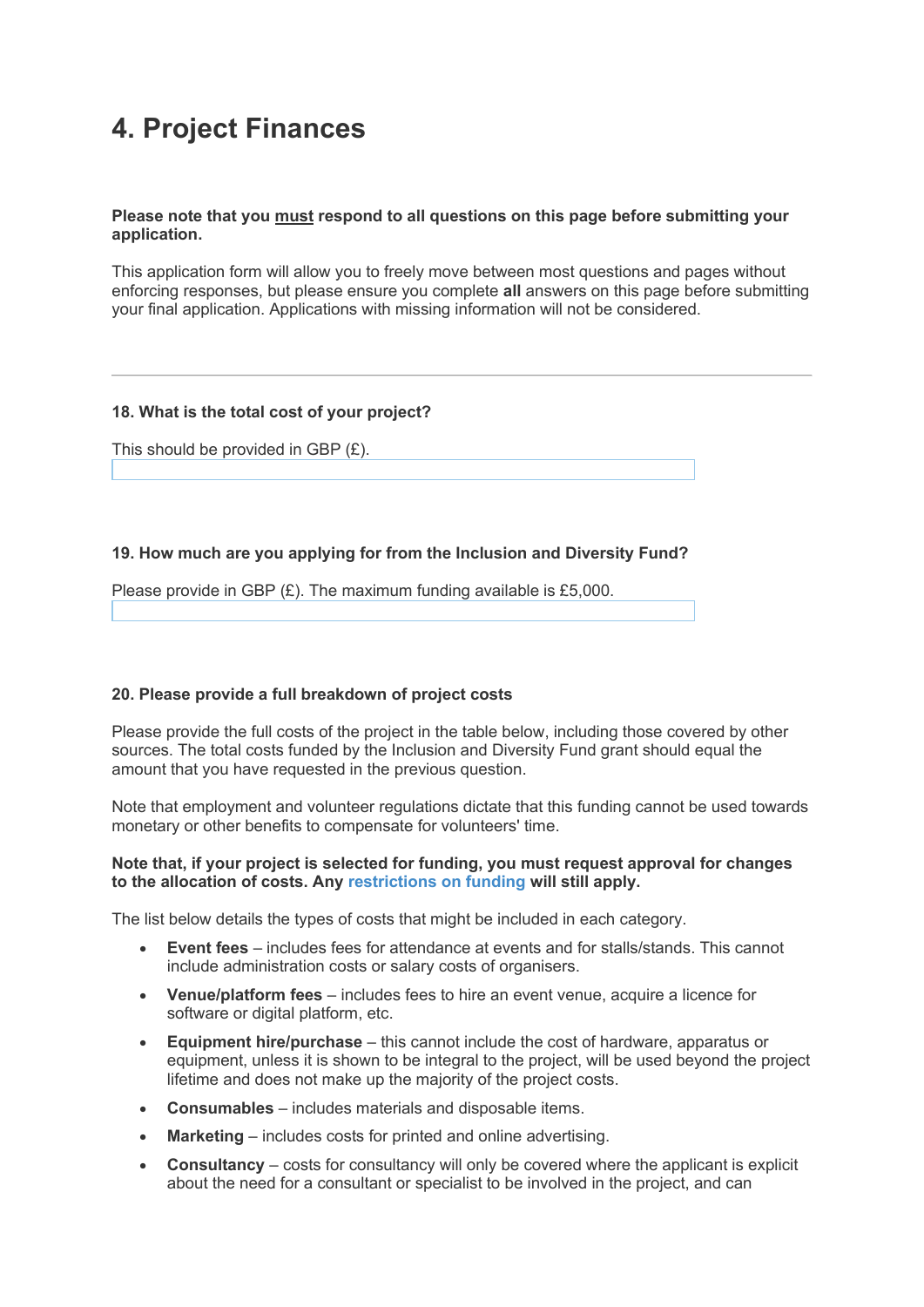demonstrate how the project will benefit from the specific expertise or skillset provided. These costs must be justified in the comment box below the table. Employment and volunteer regulations dictate that the ID Fund cannot be used towards monetary or other benefits to compensate for volunteers' time.

- **Subsistence** includes food and refreshments for volunteers and those involved in the project.
- **Travel expenses** includes travel costs for volunteers and those involved in delivering the project.
- **Accommodation** includes accommodation costs for volunteers and those involved in delivering the project.
- **Other costs** any other costs associated that cannot be captured in other categories.

Please ensure that you check [our website](http://www.rsc.org/awards-funding/funding/inclusion-diversity-fund/) for a list of items that will not be funded by the Inclusion and Diversity Fund.

|                                                                                 | Cost | Funded by | <b>Brief Description</b> |
|---------------------------------------------------------------------------------|------|-----------|--------------------------|
| Event fees                                                                      |      |           |                          |
| Venue/platform<br>fees                                                          |      |           |                          |
| Equipment<br>hire/purchase                                                      |      |           |                          |
| Consumables                                                                     |      |           |                          |
| Marketing                                                                       |      |           |                          |
| Consultancy<br>(please justify<br>below)                                        |      |           |                          |
| Subsistence                                                                     |      |           |                          |
| <b>Travel</b><br>expenses                                                       |      |           |                          |
| Accommodation                                                                   |      |           |                          |
| Other costs<br>(please specify<br>below)                                        |      |           |                          |
| <b>Total cost of</b><br>project                                                 |      |           |                          |
| <b>Total cost</b><br>funded by<br><b>Inclusion and</b><br><b>Diversity Fund</b> |      |           |                          |

Please provide an additional description of costs as necessary. 'Consultancy' costs must be justified, and 'Other costs' must be specified. If more detail is necessary, you will also have the option to upload additional files on the next page.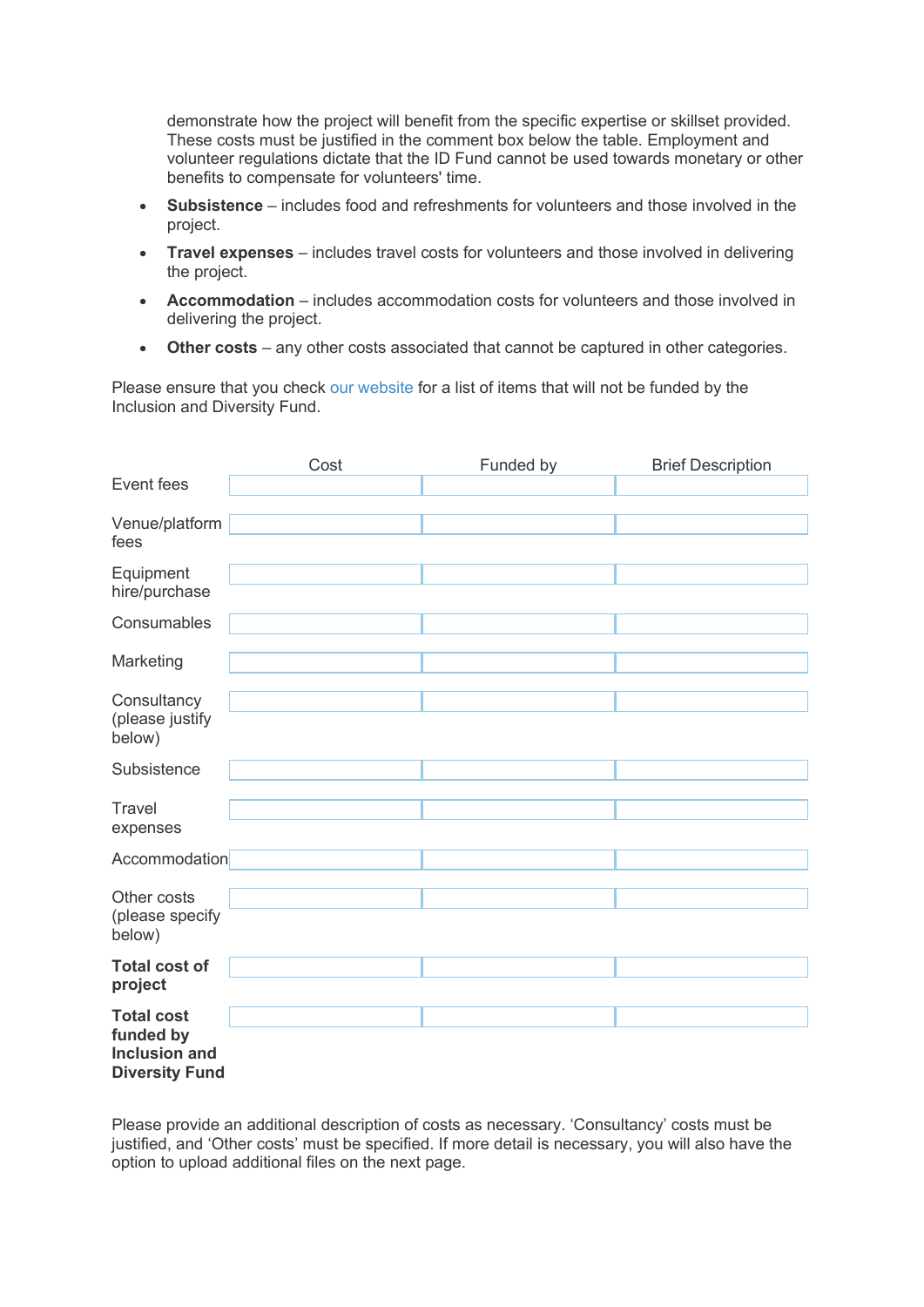#### **21. Other funding sources**

If you have applied for funding towards this project from any other sources please tell us here, including whether an application has already been submitted, whether the funds have been secured and how you will use the funds.

**(max 150 words)**

#### **22. If your project is selected for funding, what type of account would the grant be received into?**

Applicant's personal bank account

Account affiliated with an organisation/institution

Other (please specify):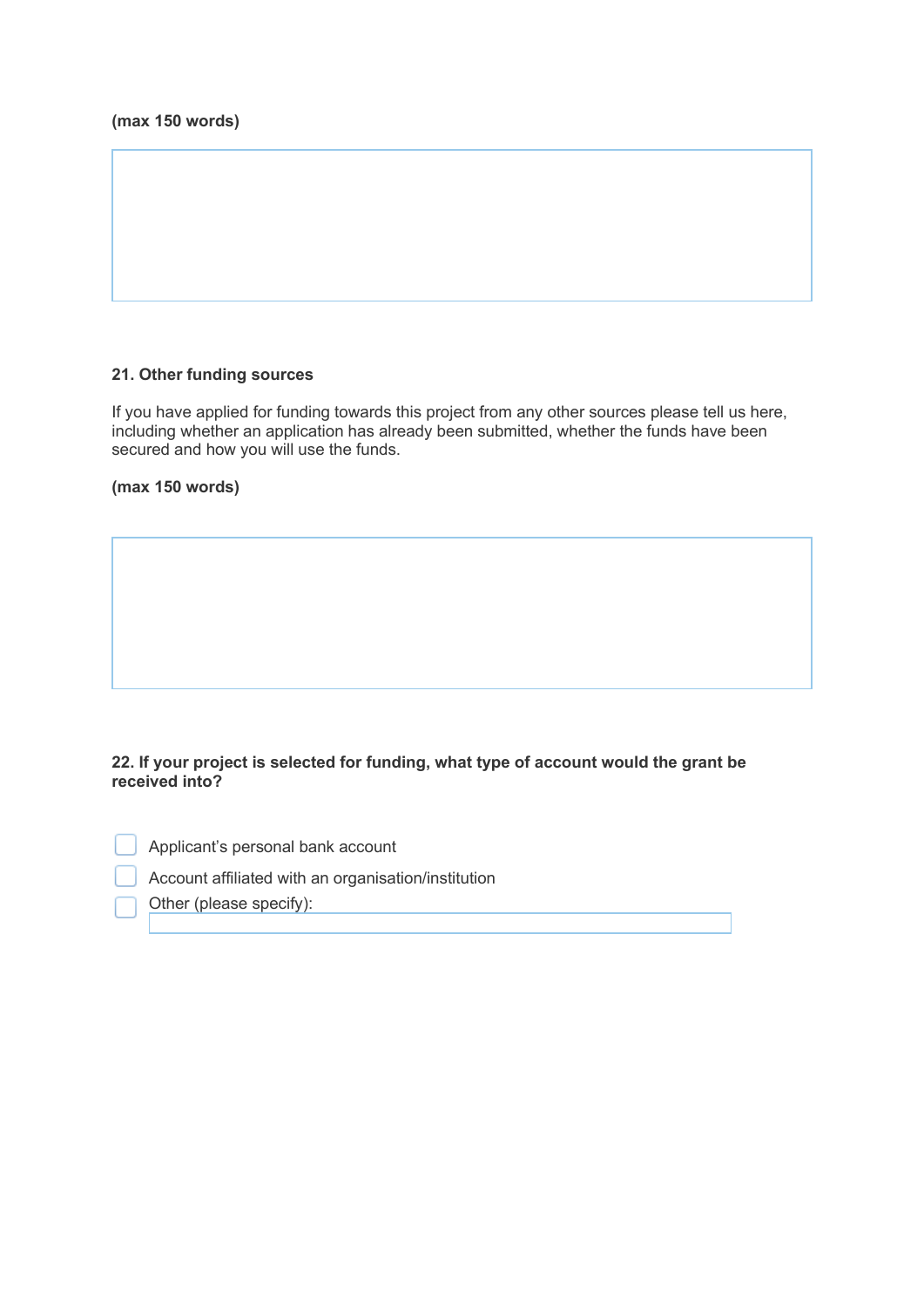### **5. Optional Information**

**Questions on this page are optional.**

**23. If you wish, you can use this space to provide any further information that will support your application. (max 150 words)**

#### **24. If you wish to, please upload any supplementary material that you believe may assist your application.**

Supplementary documents may include, but are not limited to, detailed budgets, confirmation of other funding sources, or evaluation of previous related projects.

#### **(max 2 MB each)**

• File: {{filename}[}delete](javascript:void(0);)

Choose File

#### **25. Where did you hear about our Inclusion and Diversity Fund?**

This information will help us improve our communication strategy. Please select all that apply.

- I am a previous applicant
- via another previous applicant
- via RSC member newsletter emails
- via RSC website (www.rsc.org)
- via RSC Voice magazine
- via a member of RSC staff
- via social media (e.g. Twitter, Facebook)
- via a mailing list (e.g. PSCI-COM)
- Other (please specify):